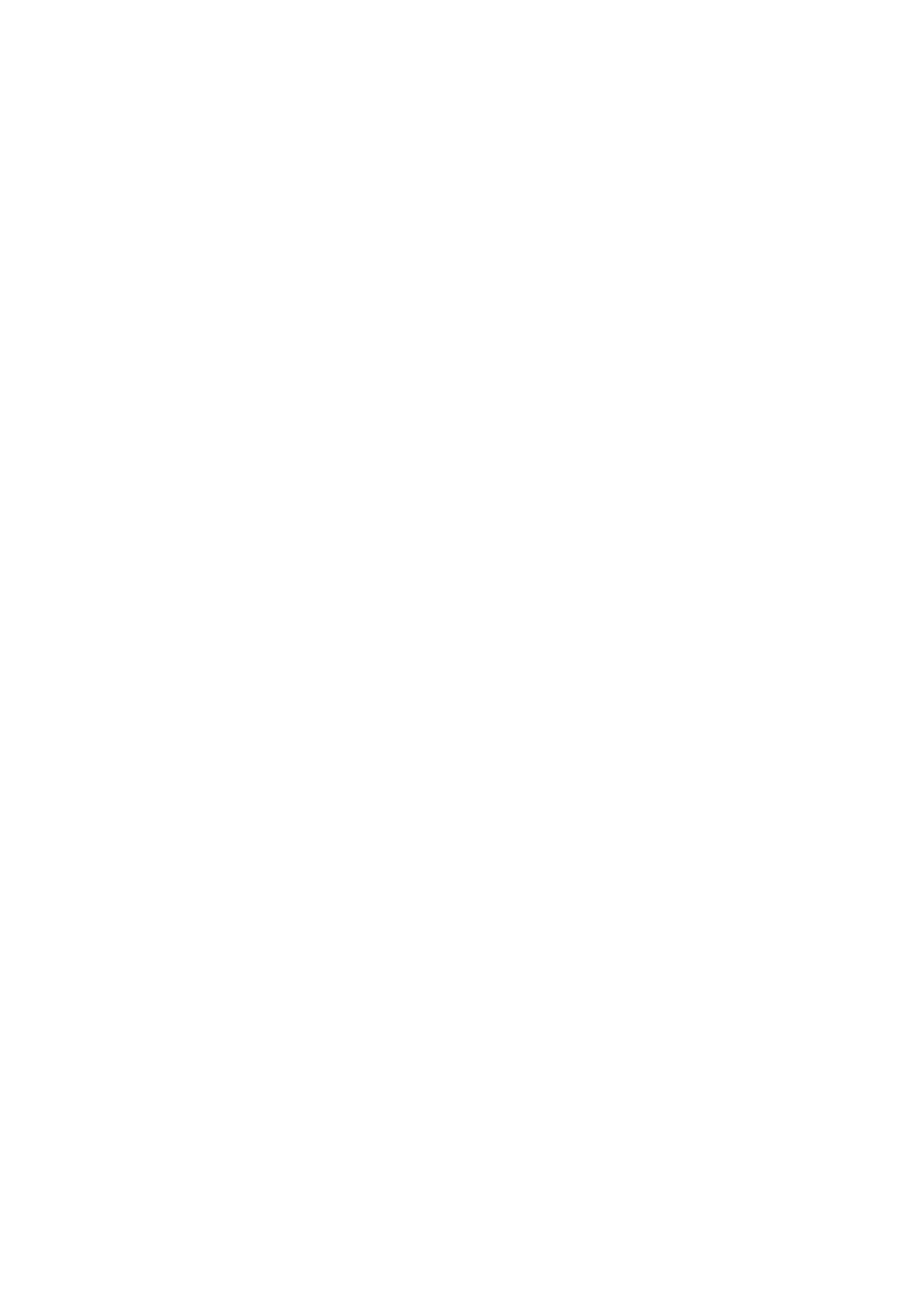## **ELECTROTECHNOLOGY**

**Attempt SIX questions only.**

**All questions carry equal marks.**

**Marks for each part question are shown in brackets.**

- 1. Fig Q1 shows a circuit designed for measuring temperature.
	- (a) Calculate the value of the sensing element 'R' so that the meter will read full scale deflection (F.S.D.) of 1 mA in the direction shown.
	- (b) Calculate the value to which the 200  $\Omega$  resistor will have to be changed if the meter becomes unserviceable and has to be replaced with one of the same resistance but of 2 mA F.S.D. if the meter is still to read full scale deflection.



Fig Q1

(8)

(8)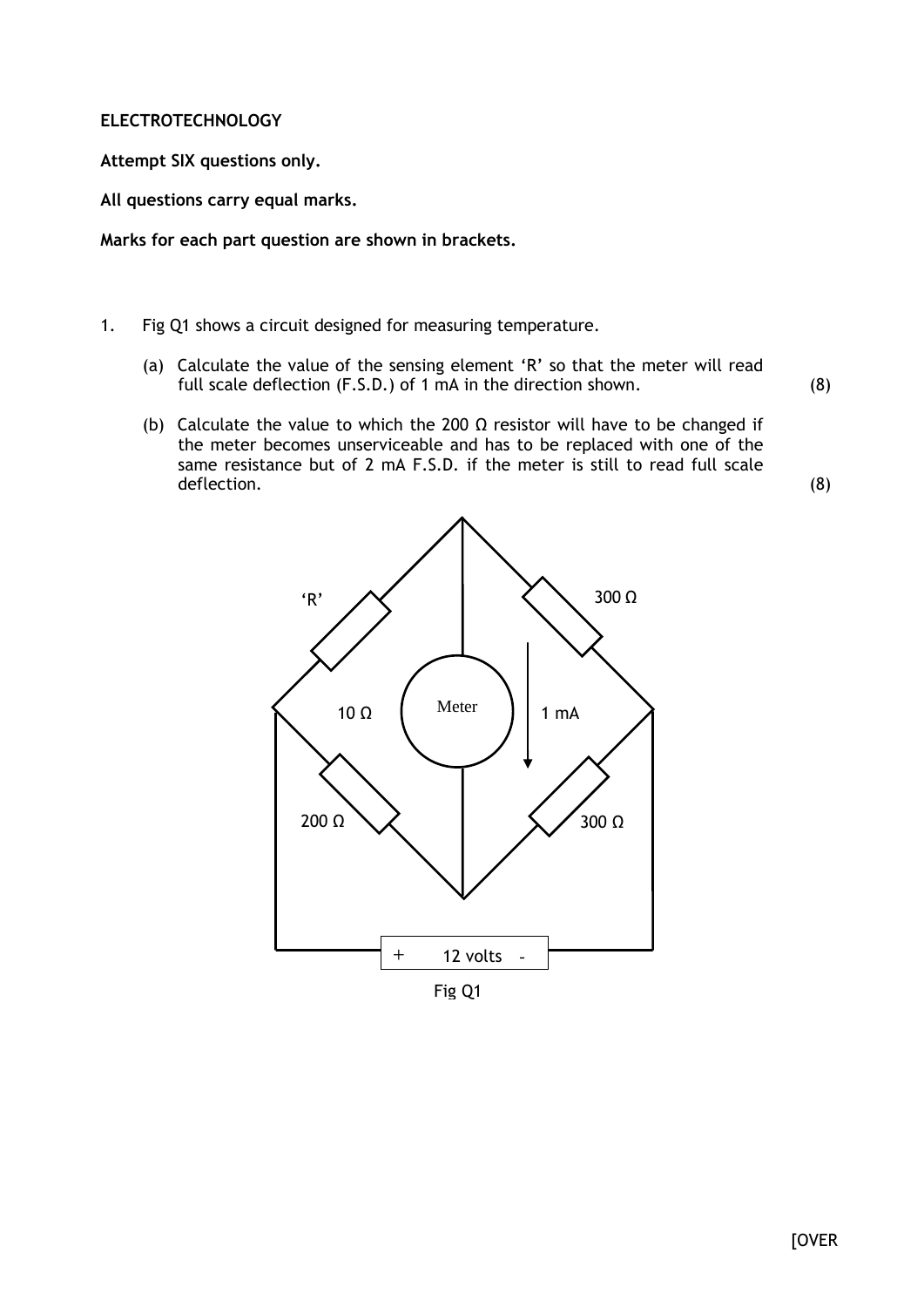- 2. A relay coil has resistance 24 Ω and inductance 2 H. It operates on 12 V d.c.
	- (a) Calculate the time after switching on the supply for the relay to close if it requires a current of 0.25 A to operate. (6)
	- (b) Calculate the energy stored in the coil at the time of operation. (4)

(6)

(4)

(6)

- (c) Calculate the time delay before operation if a resistor of 6  $\Omega$  is connected in series with the relay coil and it is operated from 15 V supply.
- 3. Fig Q3 shows a basic voltage stabiliser circuit intended to give a regulated output of 8 V d.c. from an unregulated input which can vary between 12 V and 20 V.

The Zener diode has a breakdown voltage of 8 V, a forward resistance after breakdown of 2 Ω and requires a minimum forward current of 2 mA. The Zener diode has a maximum power rating of 1 W.

Calculate EACH of the following:

- (a) the minimum value of the series resistance 'R'; (6)
- (b) the regulated output voltage when the input is 15 V and the load output current is 40 mA;
- (a) the maximum permissible output current for satisfactory regulation if the input voltage is 12 V.

Input 12 to 20 V d.c. 'R' Z**<sup>E</sup>** Vout

Fig Q3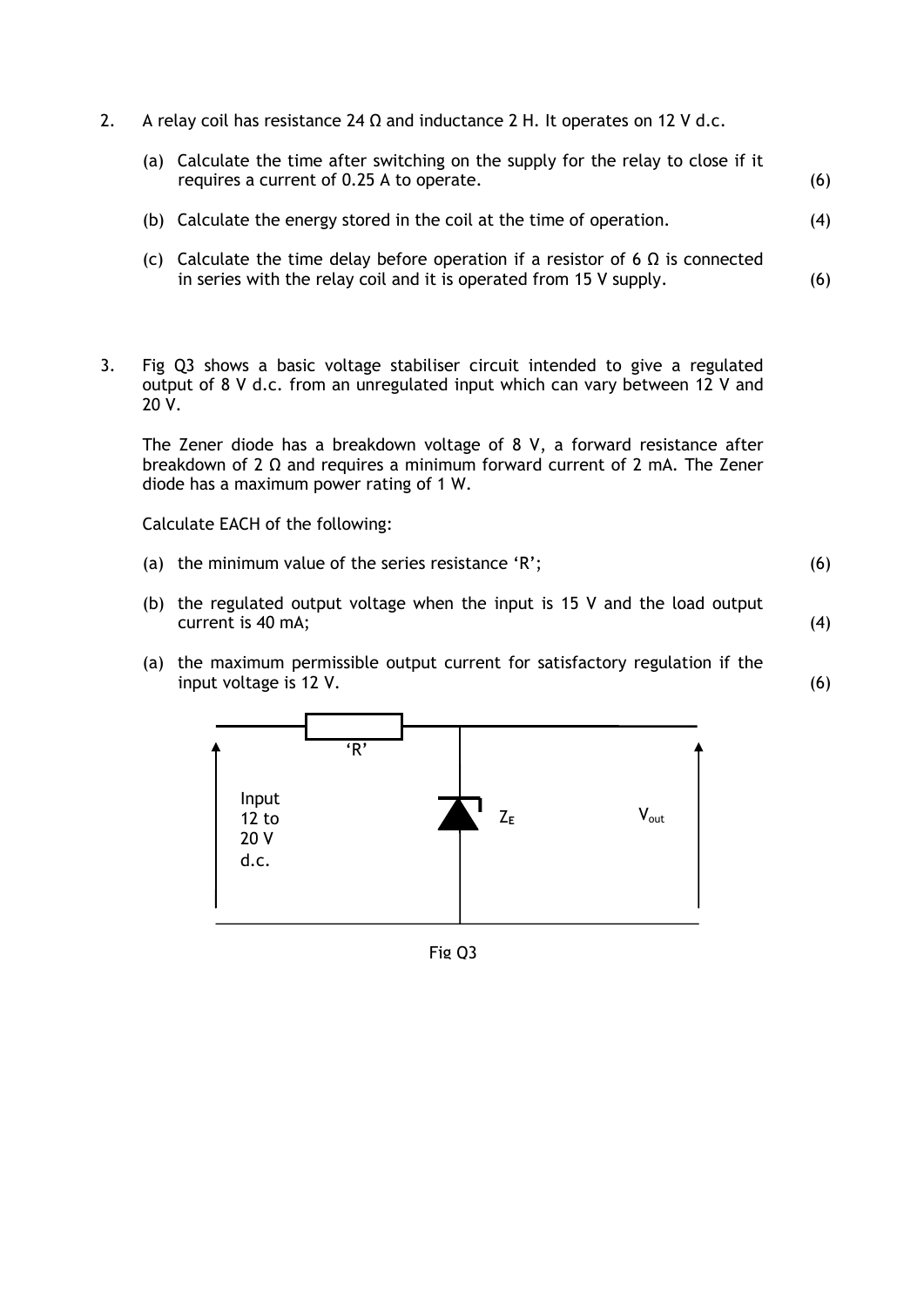4. A single phase circuit consists of a capacitor of 50 µF in parallel with a coil of unknown resistance and unknown inductance. When connected to 240 V, 50 Hz the circuit draws 7 A at power factor 0.8 lag.

Calculate EACH of the following:

|    | (a) the resistance of the coil;                                                                                                                                                                                           | (5) |  |  |  |
|----|---------------------------------------------------------------------------------------------------------------------------------------------------------------------------------------------------------------------------|-----|--|--|--|
|    | (b) the inductance of the coil;                                                                                                                                                                                           | (5) |  |  |  |
|    | (c) the power factor of the coil.                                                                                                                                                                                         | (2) |  |  |  |
|    | (d) If the capacitor is now connected in series with the coil to the same supply,<br>calculate the current drawn by this series circuit.                                                                                  | (4) |  |  |  |
| 5. | A star connected three phase load has a coil of resistance 50 $\Omega$ and inductance<br>0.1 H in each phase. It is connected to a three-phase, three-wire supply of<br>415 V, 50 Hz.<br>Calculate EACH of the following: |     |  |  |  |
|    | (a) the line current;                                                                                                                                                                                                     | (5) |  |  |  |
|    |                                                                                                                                                                                                                           |     |  |  |  |
|    | (b) the power factor of the load;                                                                                                                                                                                         | (4) |  |  |  |
|    | (c) the value of EACH of three identical delta connected capacitors, which if<br>connected in parallel with this load, will raise the overall power factor to<br>unity.                                                   | (7) |  |  |  |